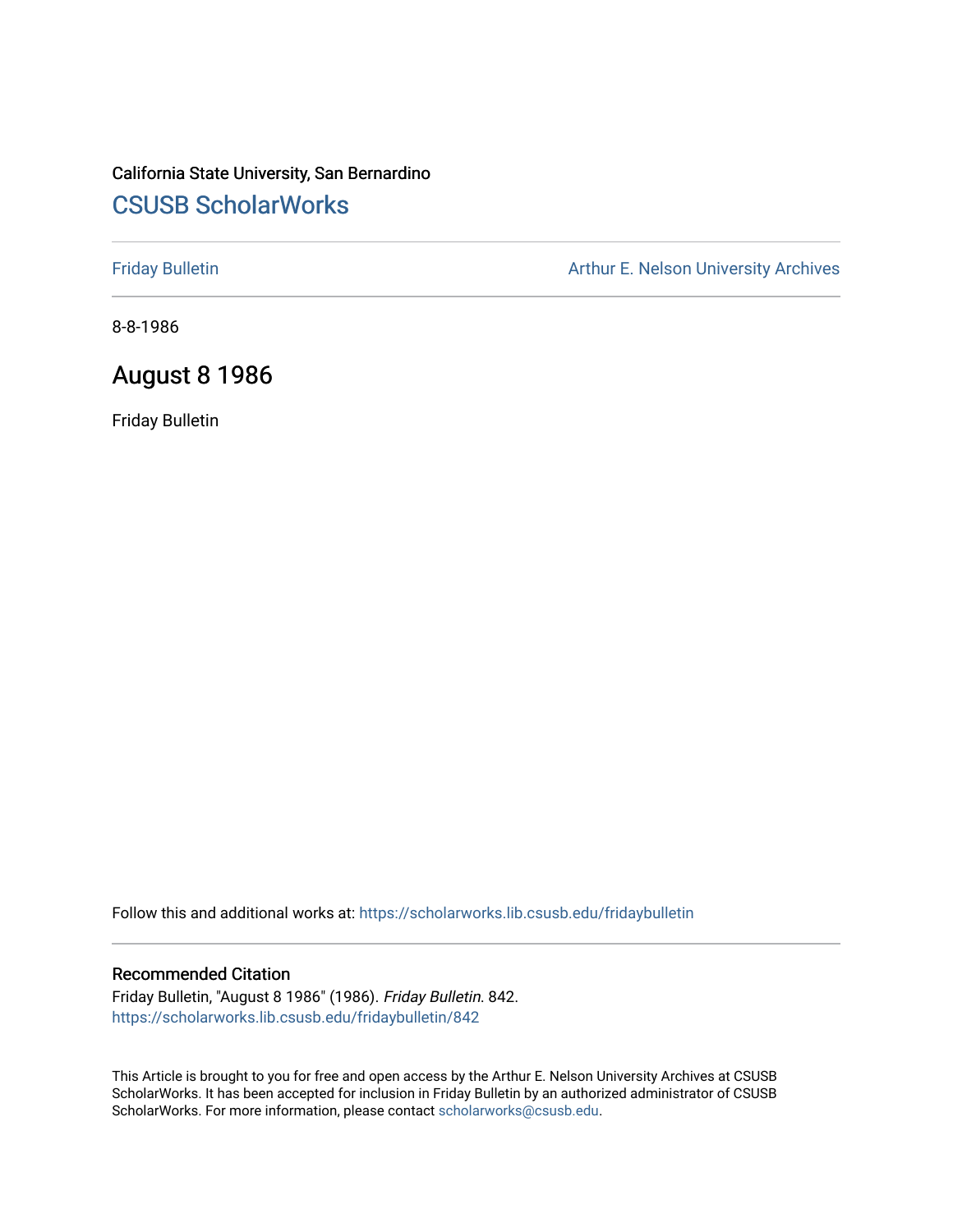# **THE BULLETIN**

California State University, San Bernardino 40G 8 1986 **August 8, 1986** 

### LIBRARY

**University Receives 32 The university will receive \$563,844 in federal and state grants Half Million Dollars** during the coming year to fund four major on-going programs —SAIL, Upward Bound, Law-Related Education and Children's Center—and two new projects In environmental education and health.

The largest grant received this summer is the \$209,899 for continuation of the Upward Bound program in 1986-87. The funding from the U.S. Department of Education will provide programming for 60 high school students this summer and 85 during the academic year. Upward Bound provides academic assistance and career guidance for low income, first-generation university-bound high school students who have demonstrated potential for continuing their education. The goal is to give them the skills necessary to complete high school and the motivation to continue their education.

The six-week, summer residential program is bringing the students to campus from June 29 through Aug. 6 for classroom instruction, personal development, cultural enrichment and recreational activities which simulate a college experience. During the school year, at Saturday workshops and special tutoring sessions, students continue their work on academic students and personal growth. Denise Benton, program director, also works with participating school districts to identify and recruit students for the next cycle.

### LAW-RELATED EDUCATION

The Law-Related Education Program, directed by Dr. Gordon Stanton (Education), will receive \$118,812, also from the U.S. Department of Education, for its second year. Officially titled the CSU Civic Education Enhancement Project, the program is designed to prepare future teachers for grades K-12 to do a better job of teaching the concepts underlying the U.S. Constitutional system. The ultimate goal is to prepare high school graduates to function more ettectively as responsible citizens in a democratic society.

During the coming year, the program will work with at least 450 faculty, in education or the social sciences, on the 19 CSU campuses. Last year, Dr. Stanton concentrated on nine campuses and reached nearly 2500 students working for elementary or social sciences credentials. This year he will expand the program to all 19 campuses. His goal is to make contact with 4500 future teachers and he hopes 20 percent of them will incorporate some of the materials in their teaching in the future.

New dimensions to the program this year will be the addition of a co-director. Dr. Phyllis Maxey, and the preparation of a special bibliography for the bicentennial celebration of the adoption of the U.S. Constitution and the Bill of Rights and a booklet, "Constitutional Concepts for Future Teachers." Dr. Maxey, who has been involved in law-related education for more than 15 years, will divide her time between the program and the School of Education.

SAIL<br>The Student Assistance in Learning (SAIL) program will receive \$130,643 to help Cal State, San Bernardino students improve their study skills and their academic preparation during the coming year. The program, directed by M. Jean Peacock, also provides academic and personal counseling to students who may be educationally, culturally or economically deprived, may have<br>physical handicaps or limited English-speaking ability. Tutors, counselors and special workshops are part of the activity provided.

(Continued on Page 2)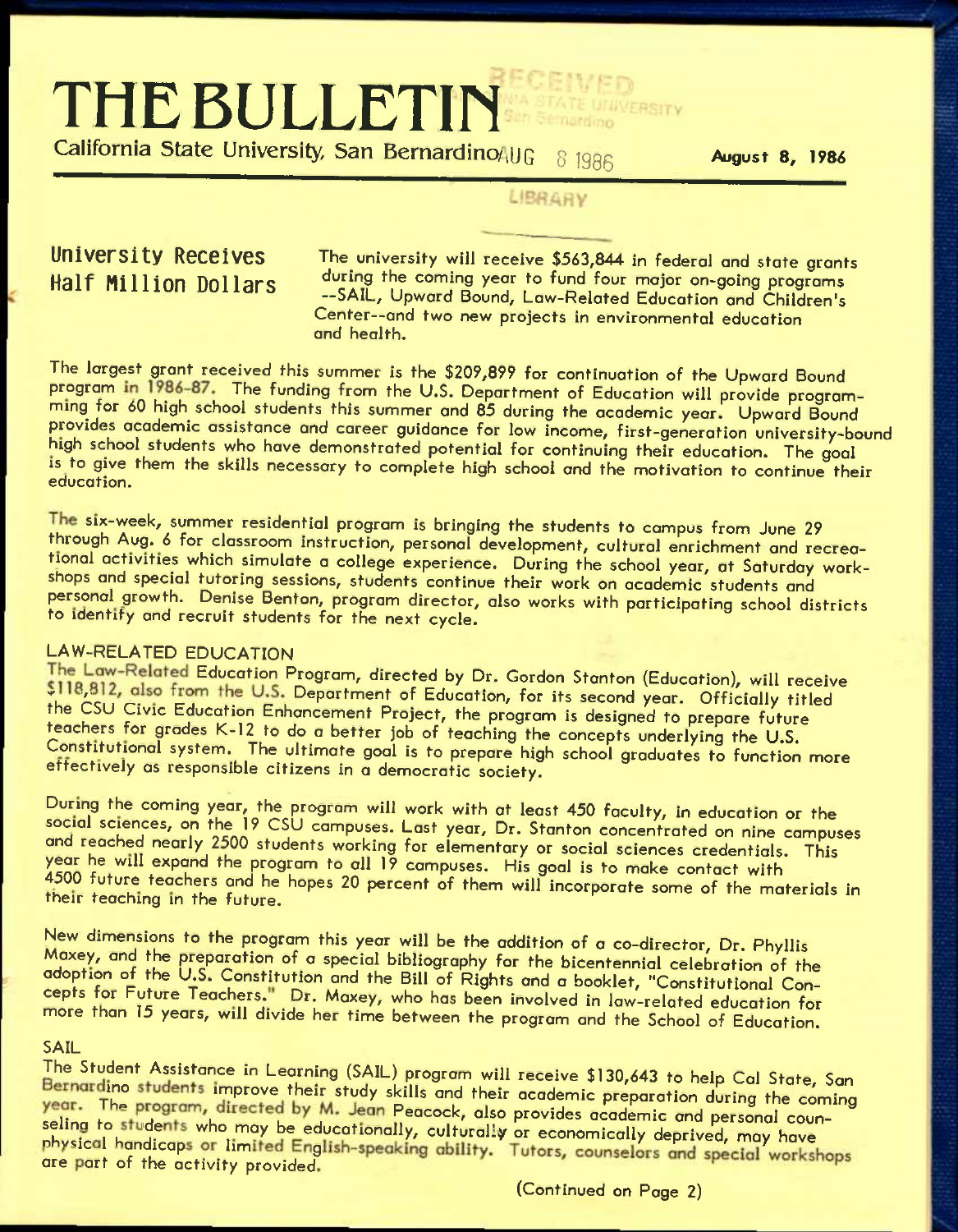Grants Received The current grant will complete the second three year cycle for the program, developed by Ms. Peacock in 1980. During this cycle, the Continued from Page i program, developed by Ms. Fedecock in 1700. Doring this cycle, cation to help students succeed in their education here.

### CHILDREN'S CENTER

The \$83,806 allocation received by the Children's Center from the California State Department of Education represents 80 percent of the center's budget for the coming year. The funding enabies the university to provide child care for its student-parents on an "ability-to-pay" basis, explained Director Pam Dortch. In addition to this refunding grant, approximately \$8000 more will be received for feeding the youngsters. The Children's Center serves approximately 100 to 125 students per quarter, with nearly all being the offspring of Cal State students.

### ENVIRONMENTAL EDUCATION MATERIALS CENTER

A new program, an Environmental Education Materials Center, will be started by Dr. Darleen Stoner (Education) under a \$12,000 grant received from the State Department of Education. The center, situated in Pfau Library, will be an integral component in the university's plan to provide service to meet the needs of southern California teachers in the area of environmental education.

The center, which will open in the winter quarter, will be directed by Dr. Stoner, whose specialty is environmental education, and will be linked to the School of Education here and to the Network for Environmental Sciences Training. NEST is an affiliation of school districts, county schools offices, businesses, museums, nature centers, federal agencies, environmental organizations, state agencies and environmental study centers.

### PEACE FELLOW

The university also received a \$4860 grant to provide laboratory supplies, computer and research support for a scholar from the University of Zagazig in Egypt. The researcher, Dr. Magda Amin, a lecturer in the Faculty of Veterinary Medicine, will work with Dr. Amer El-Ahraf (Health Science and Human Ecology) in an area of environmental health relating to animals. She will be studying cryptosporidiosis, a parasite which inhabits the intestines of calves and other young animals.

AMIDEAST administers the Peace Fellowship Program for Egypt under a contract with the Egyptian government. Funds are provided by the U.S. Agency for International Development. Dr. Amin, who will be in San Bernardino about nine months, was accompanied by her husband and two children.

Fees Reduced Registration fees for fall quarter have been reduced by the CSU Board contract the Trustees. The new amounts, lower than those shown in the fall quar-<br>For Fall Quarter than the shocked are \$158 for six units or loss and \$239 for more than ter class schedule, are \$159 for six units or less and \$239 for more than six units. Fees will remain the same as last year. The Accounting

Office has mailed corrected fee schedules to all students who have registered for fall under the computer-assisted registration system.

The California State University, San Bernardino BULLETIN is published by the Publications Office on alternate Fridays. Items for publication should be submitted to AD 117 in writing by noon Monday. Edna Steinman, Editor Vol. 21, No. 35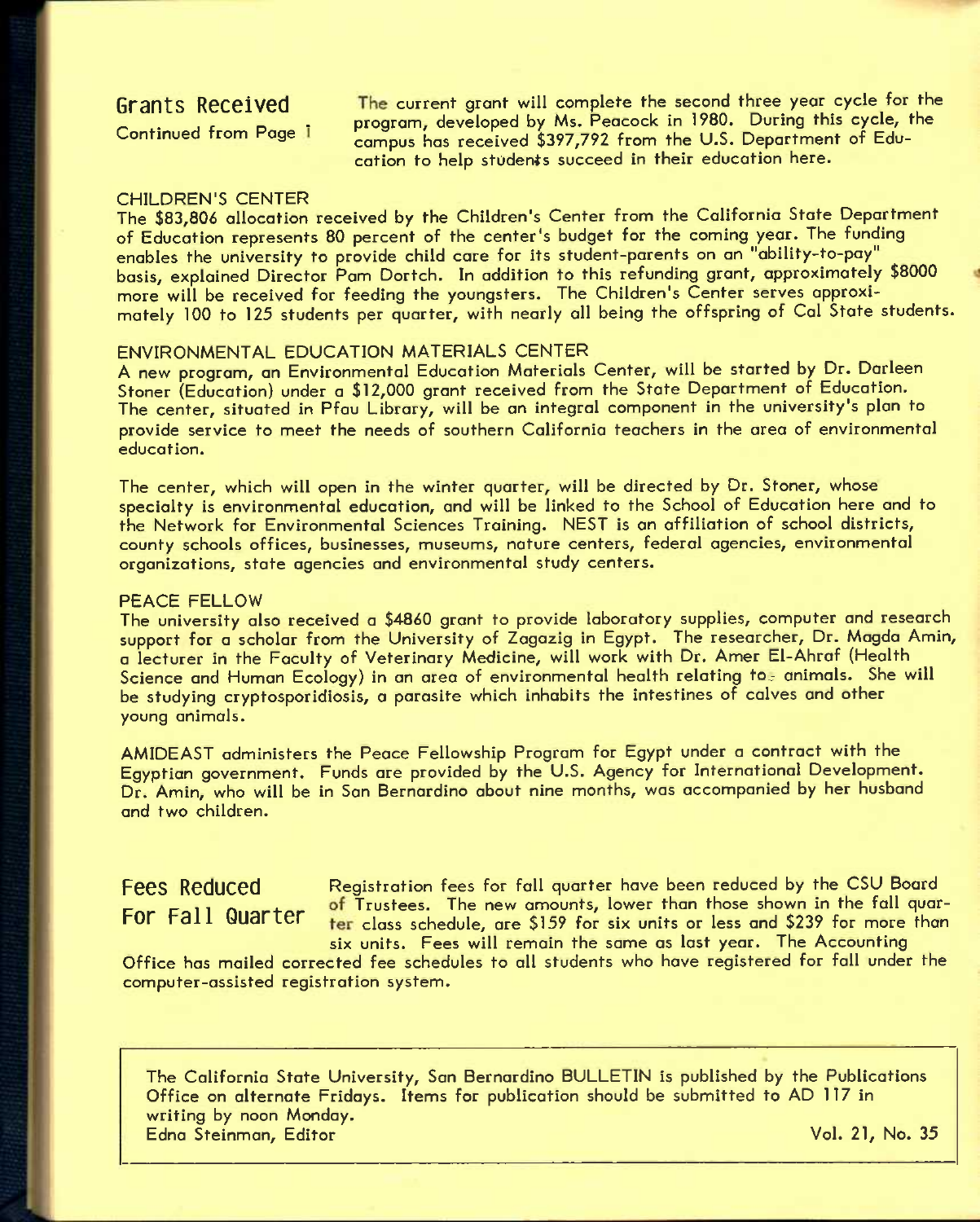Student Services Several program changes and physical moves have taken place in the Offices Change Student Services division with the beginning of August.

Jeanne Hogenson, formerly director of student activities, is now serving as coordinator of International Student Programs. In the new office, she will assist in recruiting international students and providing services to those on campus. The program has been moved from the Counseling Center, where Dr. Donald Woods hod been foreign student advisor. Dr. Woods will now concentrate on counseling and testing activities.

The new International Students Program Office will be located in Room 101 of Pfau Library with the Services to Students with Disabilities staff. The entire operation now will be designated as Disabled Services and International Students Office. Gail Brewington will accompany Mrs. Hogenson to the new office as secretary for International Student Programs. Their telephone extension will be 7661.

The former Activities Office is being redesignated as the Office of Student Life and a national search will be undertaken for a new director. The Special Events/Orientation Office and Sandy Weiser, coordinator, have moved from the Student Union to the former Activities Office, SS 122. Laurel Aiken has joined the staff as secretary for Student Life and Special Events, The phone number for both operations will be Ext. 7407.

The Scheduling Office has moved from Activities to the Student Union. The telephone number for Kathy Beemer, who schedules the use of all campus facilities, remains Ext. 7400.

**Bluegrass Concert A** free, outdoors Bluegrass concert featuring the Phil Salazar Band Next Wednesday will be presented at 7 p.m., Wednesday, Aug. 13 on the Lower Commons Plaza. The trio, based in Ventura, has performed throughout southern California for 10 years.

Major bookings have included Disneyland, Knott's Berry Farm, the Santa Barbara County Fair, the Long Beach Bluegrass Music Festival and, locally. The Barn in Riverside. Salazar, a studio musician and recording artist, has won top honors in fiddling contests and performs and teaches fiddle, guitar, mandolin and violin.

PERS Retirement Interviews A representative from the Los Angeles Area Office **Need Reservation by Aug. 21** of the Public Employees Retirement System (PERS) will conduct personal interviews Sept. 18 and 19 at the Montclair City Hall. Priority for interviews will

be given to members who plan to retire soon. Appointments for the interviews must be made by Aug. 21 with the PERS Office in Los Angeles (213) 620-4436.

The following information is required when requesting an appointment: birthdate, social security number, employer, tentative retirement date, birthdate and relationship of beneficiary, current salary rate and effective date, home address and whether any retirement allowances have been received in the past. Further information is available from the Personnel Office,

**Community Service** Pam Dortch (children's Center) was interviewed on the Inland Empire Community Talk Show on radio station KNTF in Ontario. The half-hour program, which aired Aug. 3, was devoted to child abuse.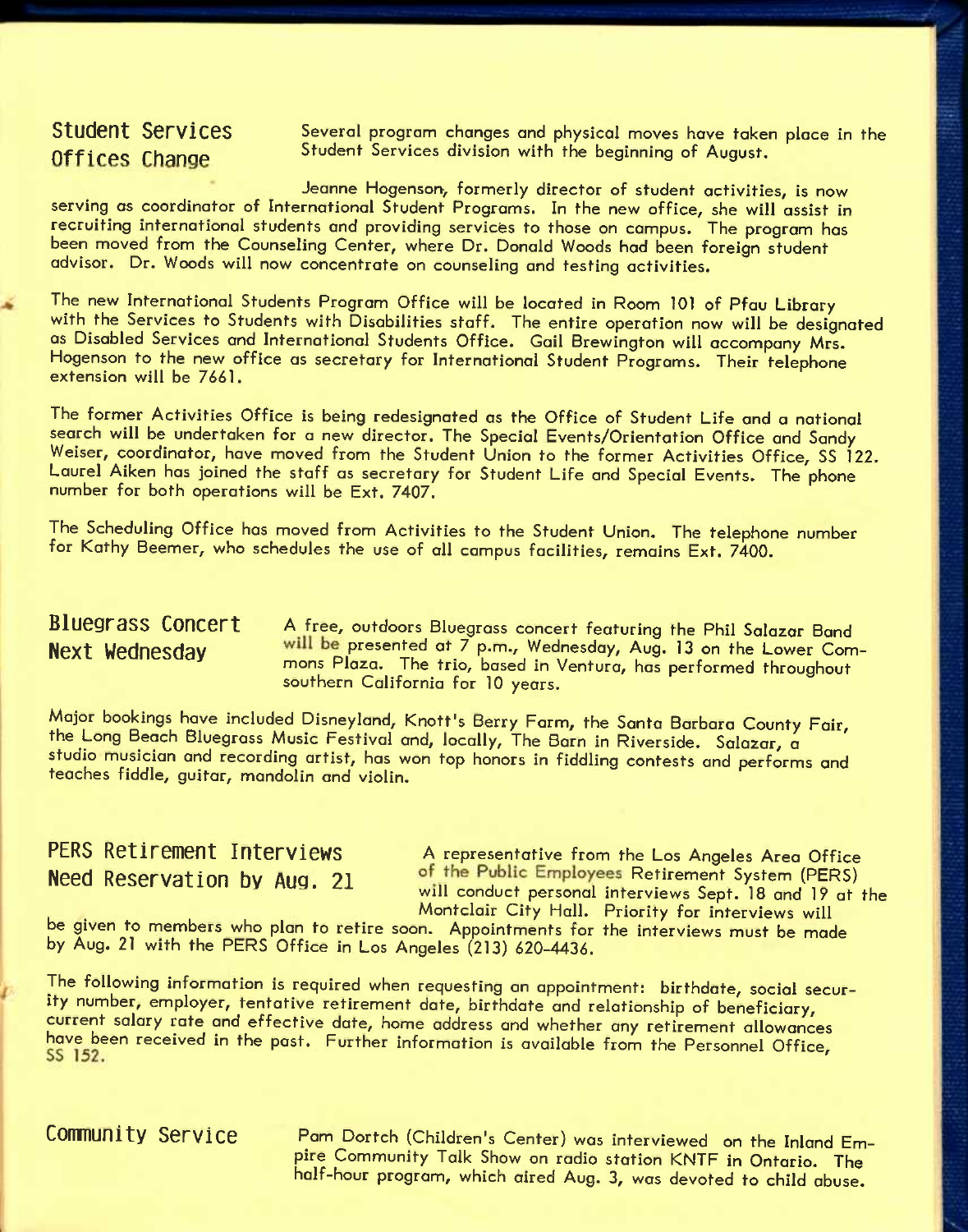**Trustees Approve Funds, The CSU Board of Trustees approved funds for salary in-THEORY TIPP CONTROLLY CONTROLLY**<br>Creases, opposed the Gann Initiative and took other actions<br>offecting the coming year at its July meeting. Actions affecting the coming year at its July meeting. Actions included:

\* Approved funds to provide an average five percent salary increase for management, supervisory, confidential and other employees excluded from collective bargaining, including certain student positions, effective July 1. Several designated confidential classes will be granted a monthly supplement of \$50, with executive secretary receiving \$20 per month. Also authorized the chancellor to increase the level of employee-paid life insurance for supervisory employees from \$25,000 to a maximum of \$50,000, provided funding is available. Salary and benefit increases for union employees are part of each negotiated contract and will be implemented upon ratification of those contracts by the unions and the Board of Trustees.

\* Expressed the board's strong opposition to the Gann Initiative (Compensation of Public Officials, Employees, Individual Public Contractors) on the No. 4 general electin ballot, and urged that information regarding the impact upon the CSU be widely disseminated.

\* Urged the governor and Legislature to approve a bill which provides for general obligation bonds for education facilities, and indicated board support for the adoption of the measure on the Nov. 4 general election ballot.

\* Resolved the board considers the following new topics to be of priority importance to the CSU and recommended that they be the subject of review during 1986-87:

=strengthening and expanding alumni relations,

=CSU student publications—resolving editorial opinion issue,

- =flexible staffing to permit optimal use of faculty resources,
- =professional development,
- =student representation on campus budget committees, =substance abuse.

\* Amended Title 5 of the California Administrative Code to clarify technical changes in the comprehensive pattern of collegiate preparatory subjects for first-time freshmen admission, approved by the board for implementation in fall 1988.

\* Endorsed the California Lottery revenue budgeting process approved by the Long Range Financial Planning Committee as a guide for all lottery revenue expenditure decisions; approved a 1986-87 lottery revenue budget plan totaling \$36.3 million.

# **Applications Continue To Exceed Last Year**

Applications from new students for enrollment this fall are up 45 percent over last year, as of last Tuesday. Admissions are running 43 percent higher. The good news from the computerassisted registration system shows more than 5000 students

already have registered for fall quarter classes.

All indications lead to an enrollment well over the university's budgeted goal of 6900, with the potential being a student body of 7500 to 7600 this fall. The university's budget is based on an average annual full-time equivalent (FTE) of 5100; the projected enrollment would give an FTE of 5400-5500.

Admissions officials are particularly pleased at the high increase in freshman applications, up 51 percent over last year to an Aug. 5 total of 1310. Applications from transfer and graduate students also are holding strong.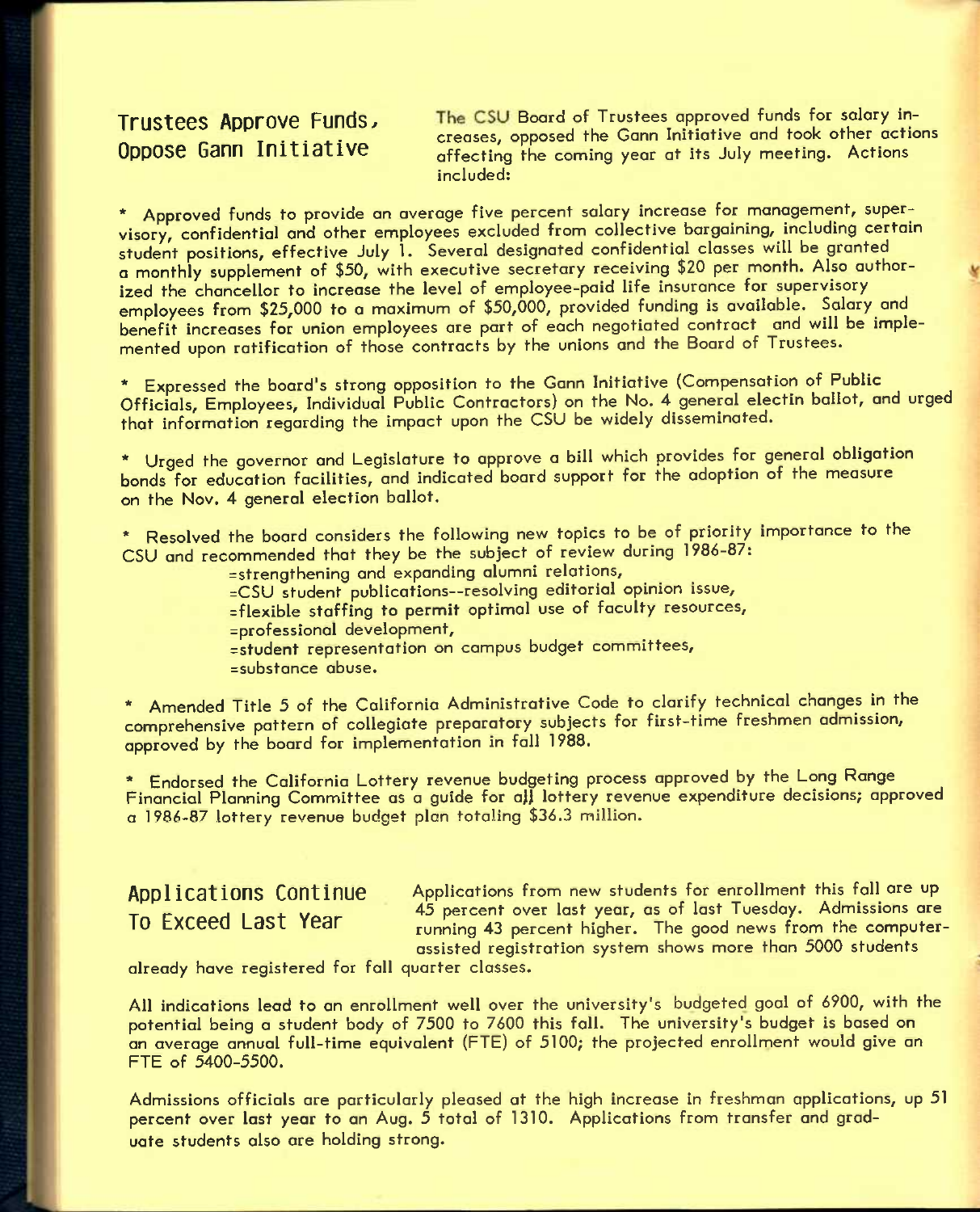Dr. Halpern Named Dr. Diane F. Halpern, dean of undergraduate studies and asso-CASE Silver Medalist ciate professor of psychology, is a semi-finalist in the 1986 professor of the year competition sponsored by the Council for the Advancement and Support of Education. She will

receive a silver medal certificate from CASE.

The professor of the year award, underwritten by the Carnegie Foundation for the Advancement of Teaching, enables member institutions to nominate their outstanding faculty for national recognition. CASE sponsors a number of recognition programs to honor achievement in education.

Dr. Halpern is one of the two CSU outstanding professors for 1986. She has been on the Cal State, San Bernardino faculty since 1981.

### **Personnel**

NEW TO THE UNIVERSITY

Full-time, permonent

Laurel Aiken Clerical Assistant IIA Special Events Ext. 7407, SS 122

Gregory Heintzelmon Custodian Plant Operations Ext. 7429, PR 104

Full-time, temporory to Sept. 30, 1986

Annmarie Hopkins Clerical Assistant IIA Library Ext. 7334, PL 121

**REAPPOINTMENT** 

Full-time, temporary to June 30, 1987

Linda Baltazar Clerical Assistant IIA Public Safety Ext. 7555, HA 3

Aleta Lee Clerical Assistant IIA Library Ext. 7331, PL 321